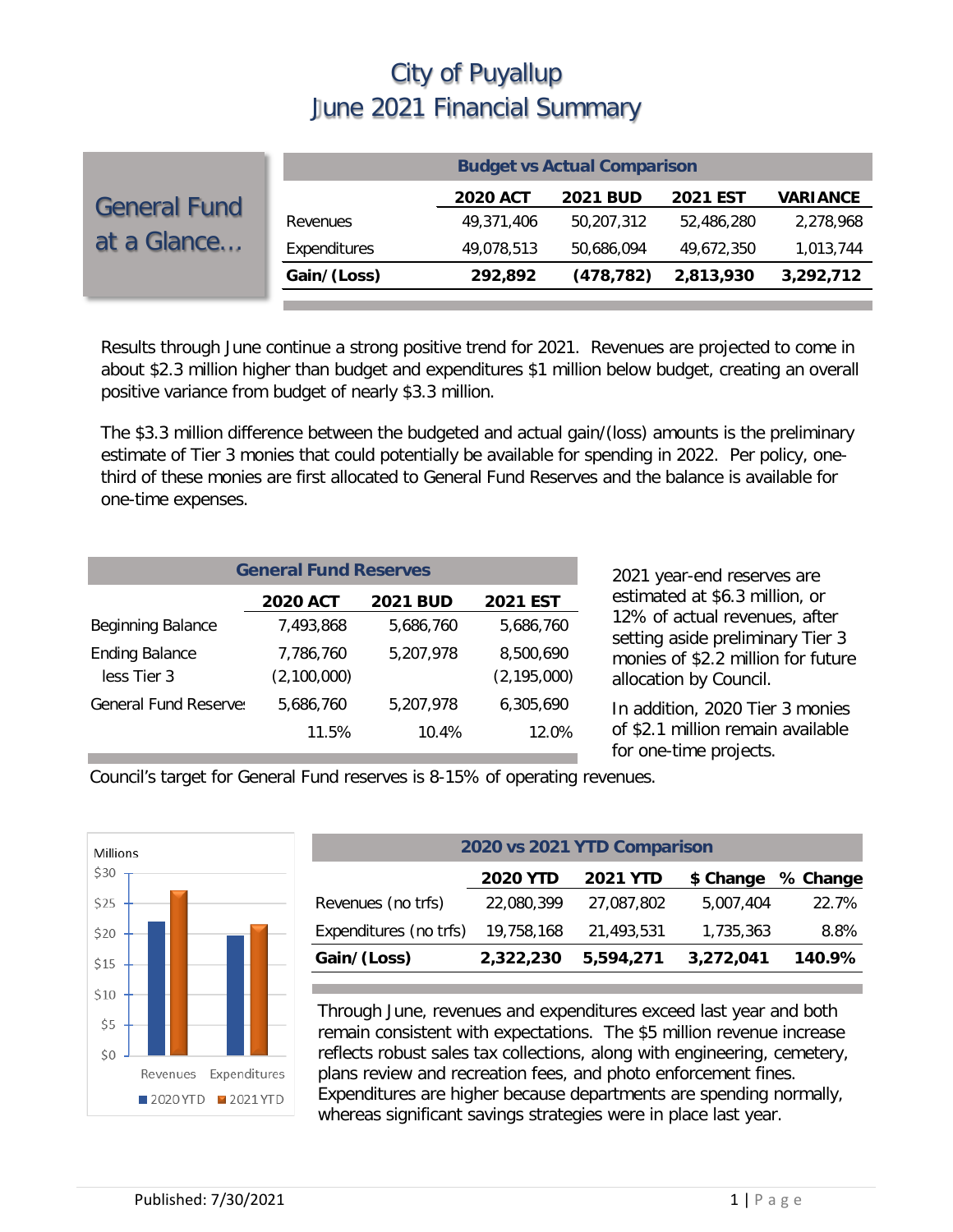| <b>General Fund Revenues by Type (excluding transfers)</b> |                 |                 |                 |                 |          |  |  |
|------------------------------------------------------------|-----------------|-----------------|-----------------|-----------------|----------|--|--|
|                                                            | <b>2021 BUD</b> | <b>2021 YTD</b> | <b>2021 EST</b> | <b>VARIANCE</b> |          |  |  |
| <b>Property Tax</b>                                        | 9,370,130       | 5,103,156       | 9,528,680       | 158,550         | 1.7%     |  |  |
| Sales & Use Tax                                            | 24,495,870      | 13,102,890      | 26,521,700      | 2,025,830       | 8.3%     |  |  |
| Other Tax                                                  | 5,207,240       | 2,279,281       | 5,230,100       | 22,860          | 0.4%     |  |  |
| Licenses & Permits                                         | 1,888,360       | 1,104,827       | 2.029.900       | 141,540         | 7.5%     |  |  |
| Intergovernmental                                          | 2,324,492       | 1,235,059       | 2,141,300       | (183, 192)      | $-7.9\%$ |  |  |
| <b>Charges for Services</b>                                | 2,956,370       | 1,820,250       | 3,106,700       | 150,330         | 5.1%     |  |  |
| Fines & Forfeitures                                        | 3,414,410       | 1,771,838       | 3,306,000       | (108, 410)      | $-3.2%$  |  |  |
| Miscellaneous                                              | 480,440         | 670,500         | 551,900         | 71,460          | 14.9%    |  |  |
| <b>Total Revenues</b>                                      | 50,137,312      | 27,087,802      | 52,416,280      | 2,278,968       | 4.5%     |  |  |

Revenues are budgeted conservatively per the budget stability policy, with two exceptions for sales tax and development engineering fees. Through June, overall sales tax continues a strong trend of economic recovery. Other revenues are coming in essentially as expected.

**Sales Tax:** Retail Trade and Professional & Other Services sectors continue to be strong performers in terms of sales tax. Construction has significantly improved since the beginning of the year and is on track to be consistent with 2019 collections. While the Accommodations/Food sector has been the hardest hit by the pandemic, sales tax collections over the past three months have been at prepandemic levels. This is a positive sign that recovery in this sector is finally underway.

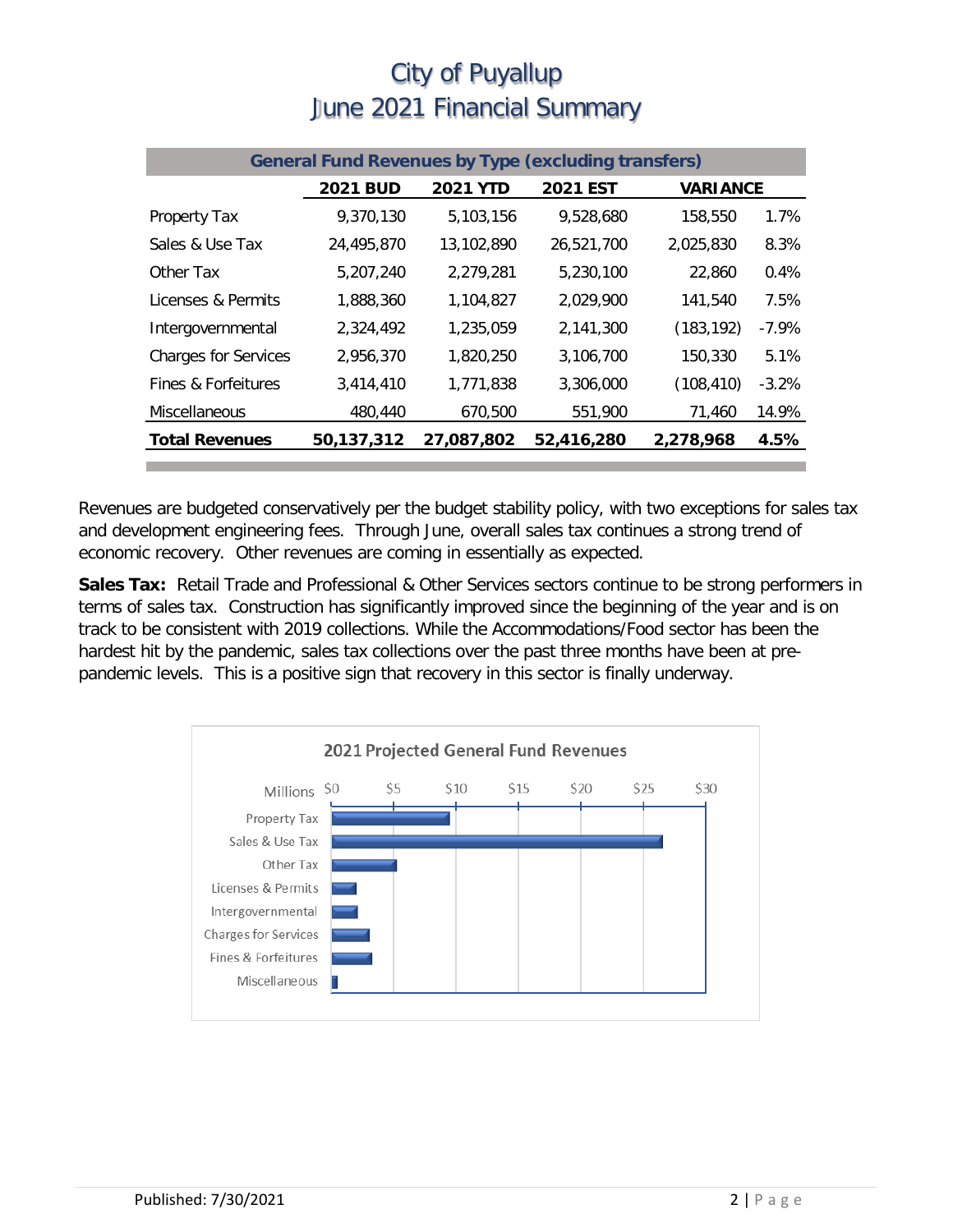| <b>General Fund Expenditures by Department (excluding transfers)</b> |                 |                 |                 |                 |         |  |
|----------------------------------------------------------------------|-----------------|-----------------|-----------------|-----------------|---------|--|
|                                                                      | <b>2021 BUD</b> | <b>2021 YTD</b> | <b>2021 EST</b> | <b>VARIANCE</b> |         |  |
| City Council                                                         | 225,120         | 92,621          | 205,180         | 19,940          | 8.9%    |  |
| City Manager                                                         | 1,196,038       | 518,887         | 1,037,770       | 158,268         | 13.2%   |  |
| <b>City Clerk</b>                                                    | 391,700         | 206,589         | 366,710         | 24,990          | 6.4%    |  |
| Dev & Permiting Svcs                                                 | 4,261,212       | 2,180,512       | 4,131,160       | 130,052         | 3.1%    |  |
| Finance                                                              | 758,710         | 363,159         | 742,520         | 16,190          | 2.1%    |  |
| <b>Human Resources</b>                                               | 457,930         | 197,527         | 426,490         | 31,440          | 6.9%    |  |
| Legal                                                                | 1,274,060       | 641,704         | 1,283,410       | (9,350)         | $-0.7%$ |  |
| Library                                                              | 2,979,940       | 1,192,745       | 2,682,720       | 297,220         | 10.0%   |  |
| Municipal Court                                                      | 2,147,323       | 1,053,190       | 2,126,850       | 20,473          | 1.0%    |  |
| Non-Departmental                                                     | 842,710         | 361,024         | 782,380         | 60,330          | 7.2%    |  |
| Parks & Recreation                                                   | 6,244,879       | 2,553,748       | 5,976,190       | 268,689         | 4.3%    |  |
| Police                                                               | 22,457,212      | 11,138,156      | 22,366,760      | 90,452          | 0.4%    |  |
| <b>Public Works</b>                                                  | 2,808,400       | 993,668         | 2,697,870       | 110,530         | 3.9%    |  |
| <b>Total Expenditures</b>                                            | 46,045,234      | 21,493,531      | 44,826,010      | 1,219,224       | 2.6%    |  |

No major expenditure variances through June. Departments are authorized to spend up to their adopted budgets, without specific action needed to reduce spending. This could change if revenue projections become negatively impacted at any point in the year, although this seems unlikely given current trends.



General Government: City Council, City Clerk, City Manager, Finance, Human Resources, Legal, Non-Dept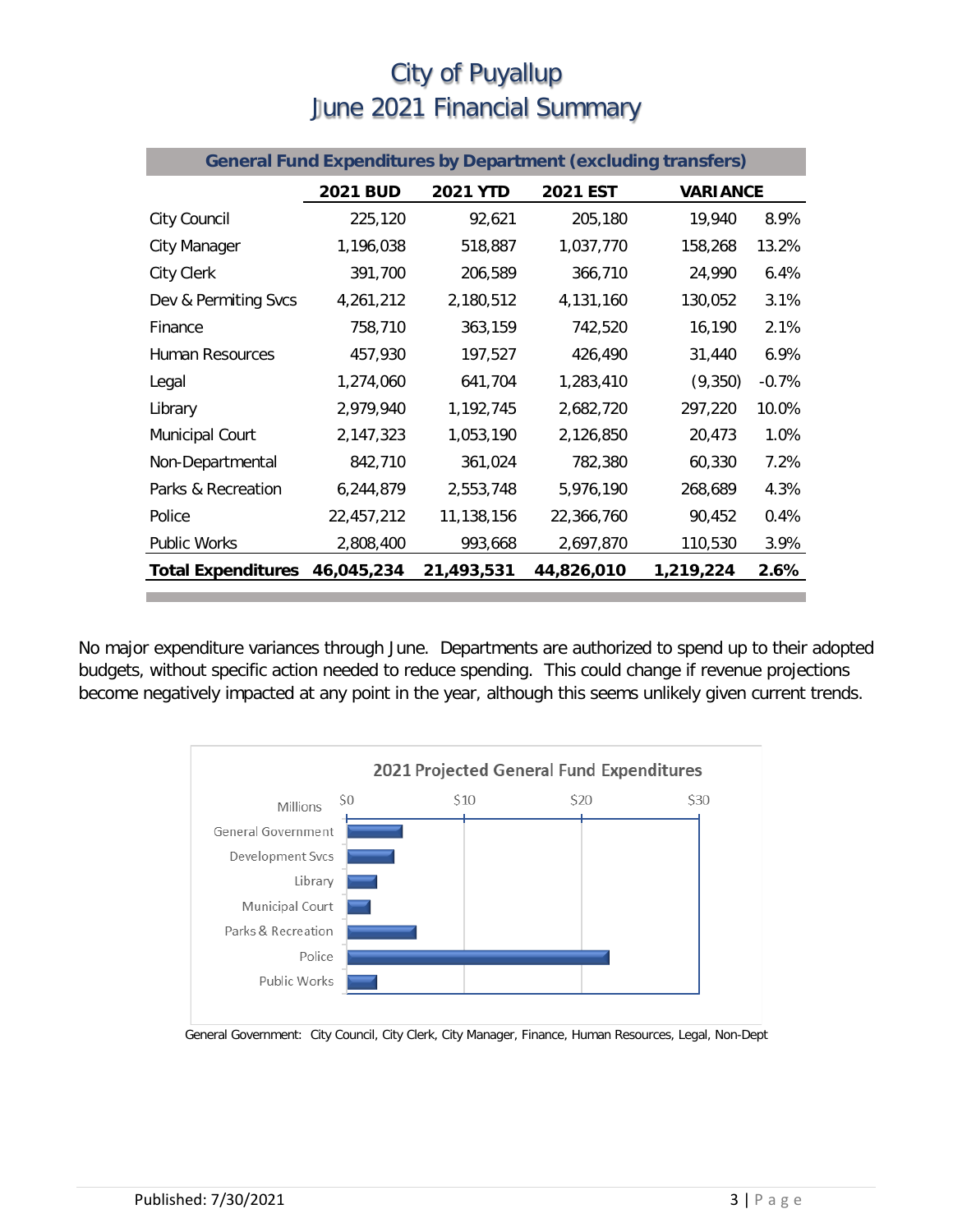Street Fund at a Glance… (excluding intrafund transfers)

The Street Fund accounts for repairs and maintenance, debt service and construction of city streets. Grants and other non-city monies are aggressively pursued to help offset costs of eligible capital projects.

|                                  | <b>Street Fund</b> |                 |                 |
|----------------------------------|--------------------|-----------------|-----------------|
|                                  | <b>2020 ACT</b>    | <b>2021 BUD</b> | <b>2021 ACT</b> |
| <b>Beginning Balance</b>         | 8,934,353          | 10,215,288      | 10,215,288      |
| <b>Fuel Tax/Multimodal Funds</b> | 385,937            | 429,490         | 188,423         |
| <b>Traffic Impact Fees</b>       | 662,116            | 1,200,000       | 1,136,156       |
| <b>Capital Project Grants</b>    | 1,932,349          | 9,753,550       | 2,977,597       |
| <b>Other Revenues</b>            | 413,163            | 652,560         | 6,501           |
| Transfers In                     | 5,831,629          | 6,953,718       |                 |
| <b>Total Revenues</b>            | 9,225,195          | 18,989,318      | 4,308,677       |
| <b>Operating Expenses</b>        | 1,784,997          | 2,077,810       | 1,085,129       |
| Debt Service                     | 1,156,219          | 1,031,770       | 423,938         |
| Capital Projects                 | 5,003,043          | 24,393,595      | 4,104,338       |
| <b>Transfers Out</b>             |                    |                 |                 |
| <b>Total Expenditures</b>        | 7,944,260          | 27,503,175      | 5,613,405       |
| <b>Ending Balance</b>            | 10,215,288         | 1,701,431       | 8,910,559       |

Transfers In from GF Tier 1, Budget Stability, REET and LIFT grant.

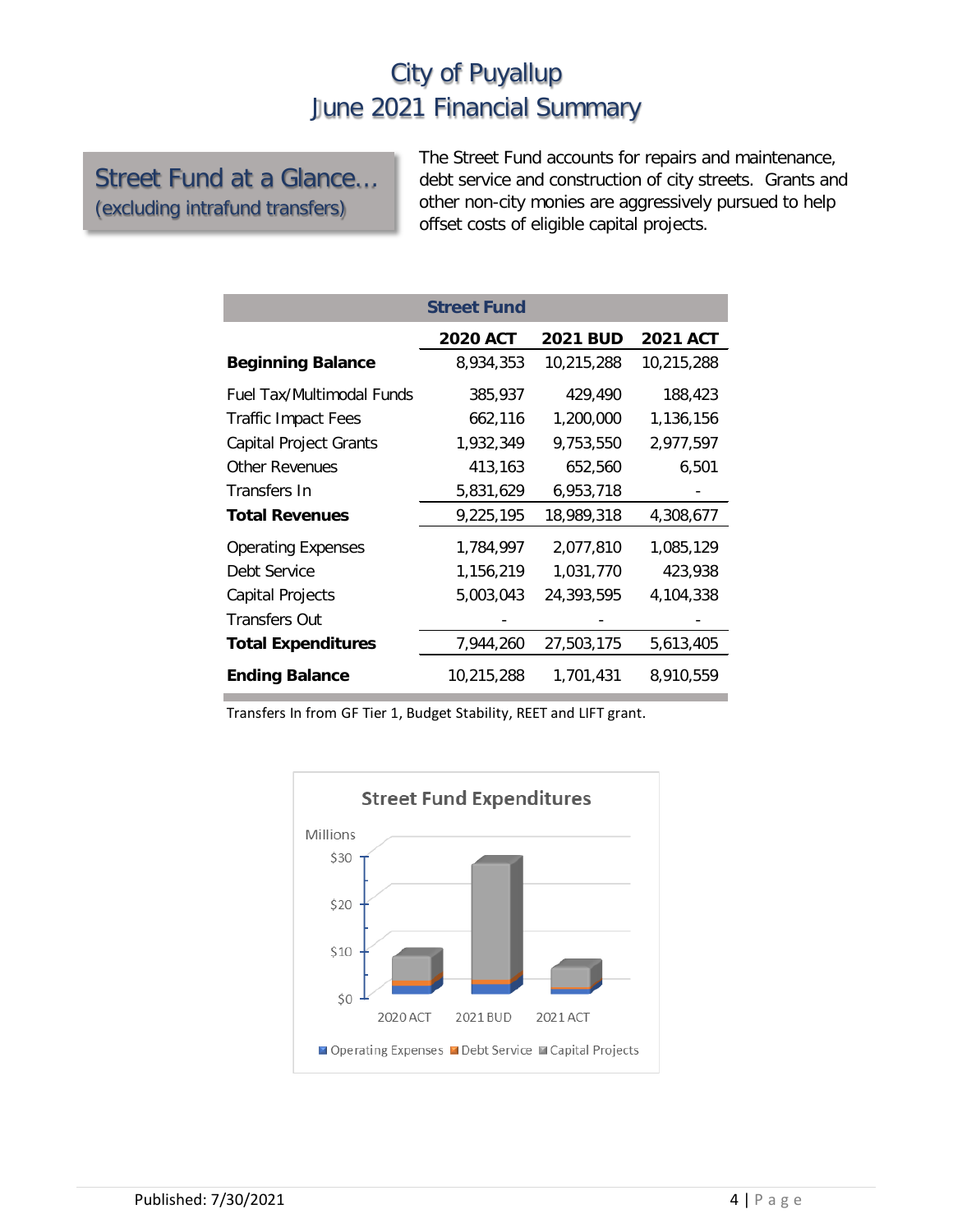Utilities at a Glance… (excluding transfers)

City utilities (sanitation, water, wastewater and stormwater) are funded with user and system development charges, which are expected to cover the operations, debt service and capital needs of the utility.

In response to the economic hardship on residents and businesses resulting from the state-wide response to COVID-19, the City has expanded the utility payment extension policy and waived late fees. Both are scheduled to be in effect until 60 days after the state of emergency is lifted. At that point, the regular payment extension and late fee policies will resume. As the months have gone by, delinquent account balances have increased substantially to nearly \$450,000 versus a pre-pandemic average of \$250,000. Pierce County has implemented a customer relief program and a City program is under consideration using ARPA monies. We are hopeful that these programs will provide sufficient aid to those of our customers needing assistance.

| <b>Combined Utility Funds</b> |                 |                 |                 |  |  |  |  |
|-------------------------------|-----------------|-----------------|-----------------|--|--|--|--|
|                               | <b>2020 ACT</b> | <b>2021 BUD</b> | <b>2021 ACT</b> |  |  |  |  |
| <b>Beginning Balance</b>      | 25,225,934      | 27,835,990      | 27,835,990      |  |  |  |  |
| User Fees                     | 23,709,811      | 24,478,020      | 11,796,092      |  |  |  |  |
| <b>System Dev Charges</b>     | 1,945,322       | 1,980,860       | 2,136,565       |  |  |  |  |
| Other Revenues                | 338,556         | 294,200         | 108,738         |  |  |  |  |
| Grants                        | 1,257,782       | 6,402,477       | 322,944         |  |  |  |  |
| <b>Total Revenues</b>         | 27,251,471      | 33, 155, 557    | 14,364,339      |  |  |  |  |
| <b>Operating Expenses</b>     | 16,724,186      | 18,760,230      | 8,781,532       |  |  |  |  |
| Debt Service                  | 1,039,794       | 347,200         | 55,614          |  |  |  |  |
| <b>Capital Projects</b>       | 6,877,434       | 37,393,514      | 1,961,373       |  |  |  |  |
| <b>Total Expenditures</b>     | 24,641,415      | 56,500,944      | 10,798,520      |  |  |  |  |
| <b>Ending Balance</b>         | 27,835,990      | 4.490.603       | 31,401,809      |  |  |  |  |

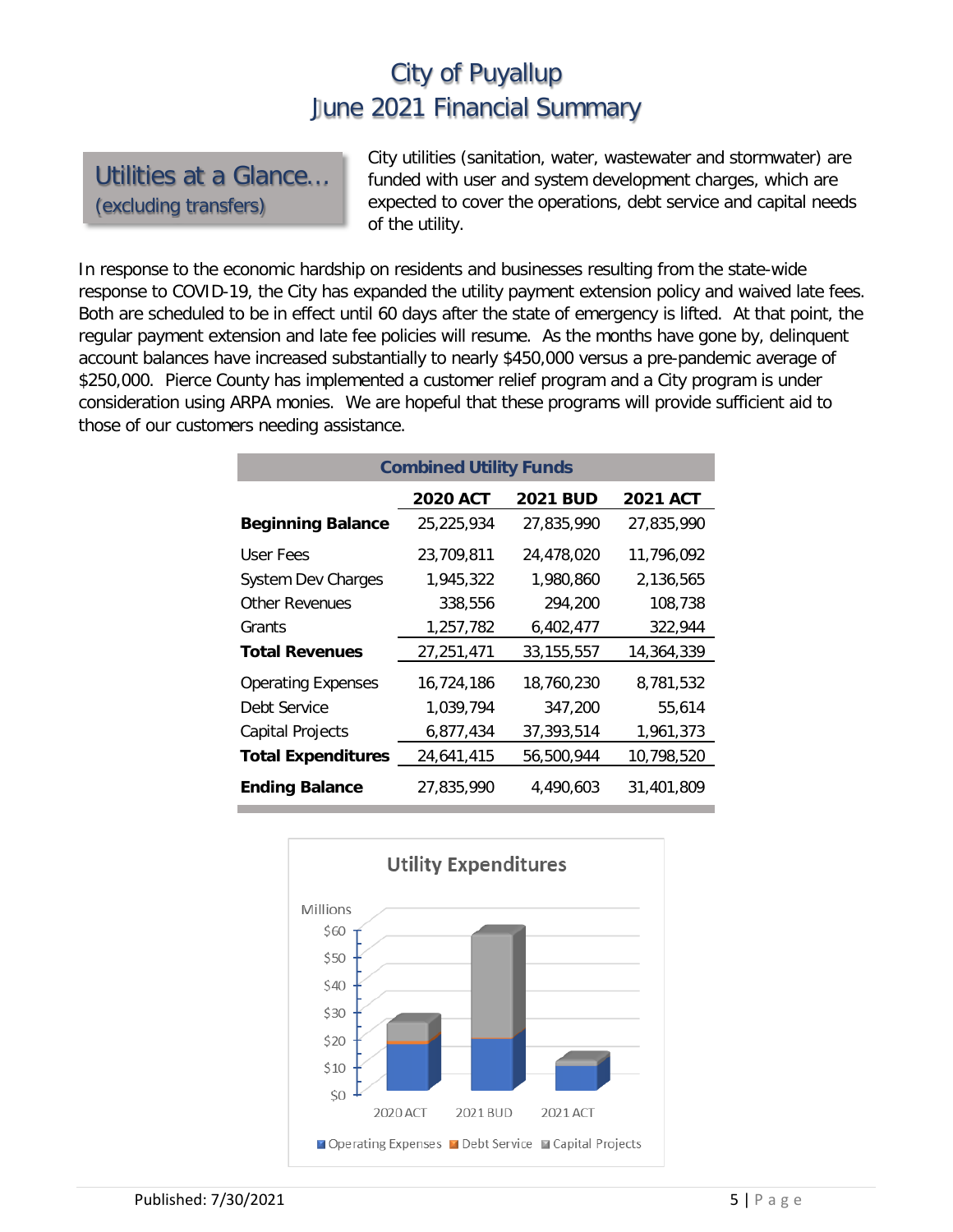| <b>City-Wide Cash and Investments</b> |            |                |                |            |                |                 |  |
|---------------------------------------|------------|----------------|----------------|------------|----------------|-----------------|--|
|                                       | 2016 YE    | <b>2017 YE</b> | <b>2018 YE</b> | 2019 YE    | <b>2020 YE</b> | <b>2021 JUN</b> |  |
| <b>General Fund</b>                   | 1,714,189  | 5,613,564      | 7,188,466      | 7,504,974  | 7,786,760      | 12,044,184      |  |
| General Fund - Other                  | 3,504,895  | 2,648,335      | 2,806,831      | 2,798,442  | 4,486,592      | 4,189,164       |  |
| Special Revenue                       | 7,245,450  | 9,455,865      | 4,562,016      | 5,261,402  | 5,119,889      | 7,116,116       |  |
| Debt Service                          | 282,095    | 288,292        | 305,283        | 517,046    | 505,658        | 3,018,207       |  |
| <b>Street Capital Projects</b>        | 3,486,440  | 5,273,289      | 5,476,894      | 8,915,411  | 10,215,288     | 9,539,437       |  |
| Parks Capital Projects                | 1,150,658  | 1,896,328      | 4,879,439      | 2,904,086  | 2,948,859      | 3,587,027       |  |
| <b>Facility Capital Projects</b>      | 119,948    | 121,076        | 558,137        | 1,984,322  | 1,961,283      | 1,904,426       |  |
| Enterprise - Utilities                | 23,046,430 | 25,887,173     | 23,569,469     | 25,214,816 | 27,833,412     | 31,961,505      |  |
| Enterprise - Pavilion                 | 101,306    | 87,234         | 97,165         | 95,158     | 90.373         | 120,467         |  |
| <b>Internal Service</b>               | 7,545,047  | 7,662,713      | 8,350,700      | 8,885,049  | 8,008,817      | 7,828,026       |  |
| Total                                 | 48,196,459 | 58,933,870     | 57,794,399     | 64,080,707 | 68,956,931     | 81,308,559      |  |

**General Fund:** Comparing 2016 and 2020 ending cash, the balance has grown by \$6.2 million. This is intentional growth to ensure adequate reserves for cash flow purposes and in case of an economic downturn.

**All Other Funds:** The cash balances for all other funds combined have grown by \$15.5 million since 2016, largely due to a significant increase in funding available for capital projects.